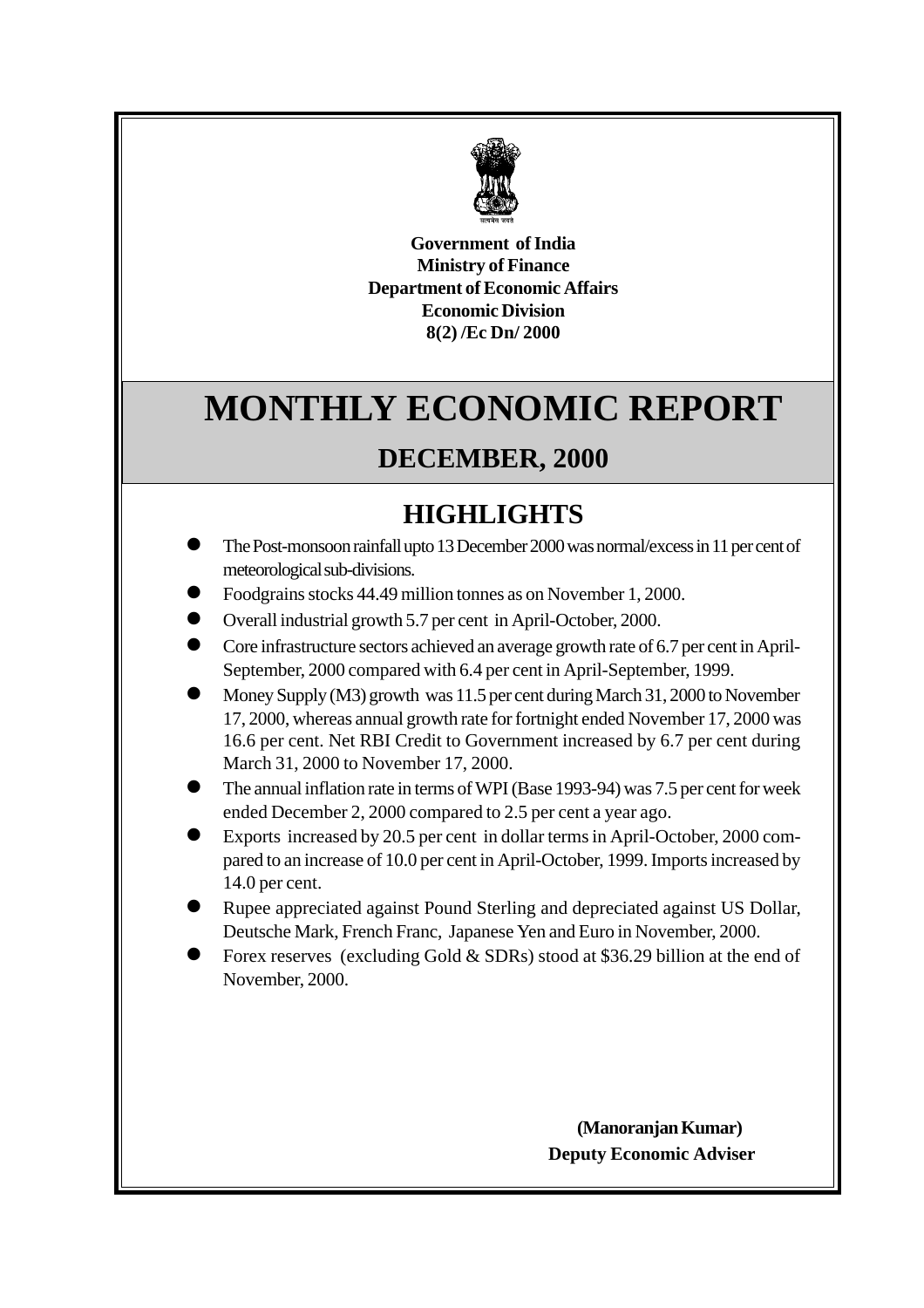# **AGRICULTURE**

#### **POST-MONSOON RAINFALL\***

|                                              |          |         | <b>Number of Meteorological Sub-divisons</b> |         |         |               |             |
|----------------------------------------------|----------|---------|----------------------------------------------|---------|---------|---------------|-------------|
|                                              | 1995     | 1996    | 1997                                         | 1998    | 1999    | $1995 - 99 +$ | <b>2000</b> |
| <b>Excess/Normal</b><br>Deficient/Scanty/Nil | 18<br>17 | 26<br>9 | 25<br>10                                     | 33<br>2 | 28<br>7 | 26<br>9       | 4<br>31     |
| <b>Total</b>                                 | 35       | 35      | 35                                           | 35      | 35      | 35            | 35          |
| + Annual average                             |          |         | $*(Oct.-Dec.)$                               |         |         |               |             |

The Post-monsoon rainfall from October 1, 2000 to December 13, 2000 was normal/excess in 4 (11 per cent) meteorological sub-divisions and deficient/scanty in the remaining 31 (89 per cent). The annual average for 1995-99 was normal/excess in 26 (74 per cent ) meteorological sub-divisions and deficient/ scanty in the remaining 9 (26 per cent).

#### **PROCUREMENT\***

(Million Tonnes)

|                 | <b>Full Marketing Year</b> |         |           |         | Up to December 11 |              |  |  |
|-----------------|----------------------------|---------|-----------|---------|-------------------|--------------|--|--|
| (1)             | 1997-98                    | 1998-99 | 1999-2000 | 1999(P) | 2000(P)           | % change     |  |  |
|                 | (2)                        | (3)     | (4)       | (5)     | (6)               | Col. (6)/(5) |  |  |
| Rice (Oct-Sep)  | 14.33                      | 11.79   | 17.27     | 8.45    | 9.12              | 7.9          |  |  |
| Wheat (Apr-Mar) | 9.30                       | 12.65   | 14.14     | 14.14   | 16.35             | 15.6         |  |  |
| * Central pool  |                            |         |           |         |                   |              |  |  |

Wheat procurement up to December 11, 2000 in the current marketing year, (i. e., 2000-2001) was higher by 15.6 per cent at 16.35 million tonnes compared to 14.14 million tonnes in the corresponding period in 1999-2000. Procurement of rice during the marketing year 2000-01 (up to December 11, 2000) at 9.12 million tonnes was higher by 7.9 per cent than the level of 8.45 million tonnes during the corresponding period of 1999-2000.

#### **OFF-TAKE**

(Million Tonnes)

|       |         |           |           | <b>April-October</b> |
|-------|---------|-----------|-----------|----------------------|
|       | 1998-99 | 1999-2000 | 1999-2000 | $2000-01(P)$         |
| Rice  | 11.83   | 12.06     | 6.89      | 5.70                 |
| Wheat | 8.90    | 9.86      | 4.02      | 2.83                 |
| Total | 20.73   | 21.92     | 10.91     | 8.53                 |

Off-take from the public distribution system central pool during April-October, 2000-01 was 8.53 million tonnes which was lower by 21.8 per cent than the off-take of 10.91 million tonnes during corresponding period of last year.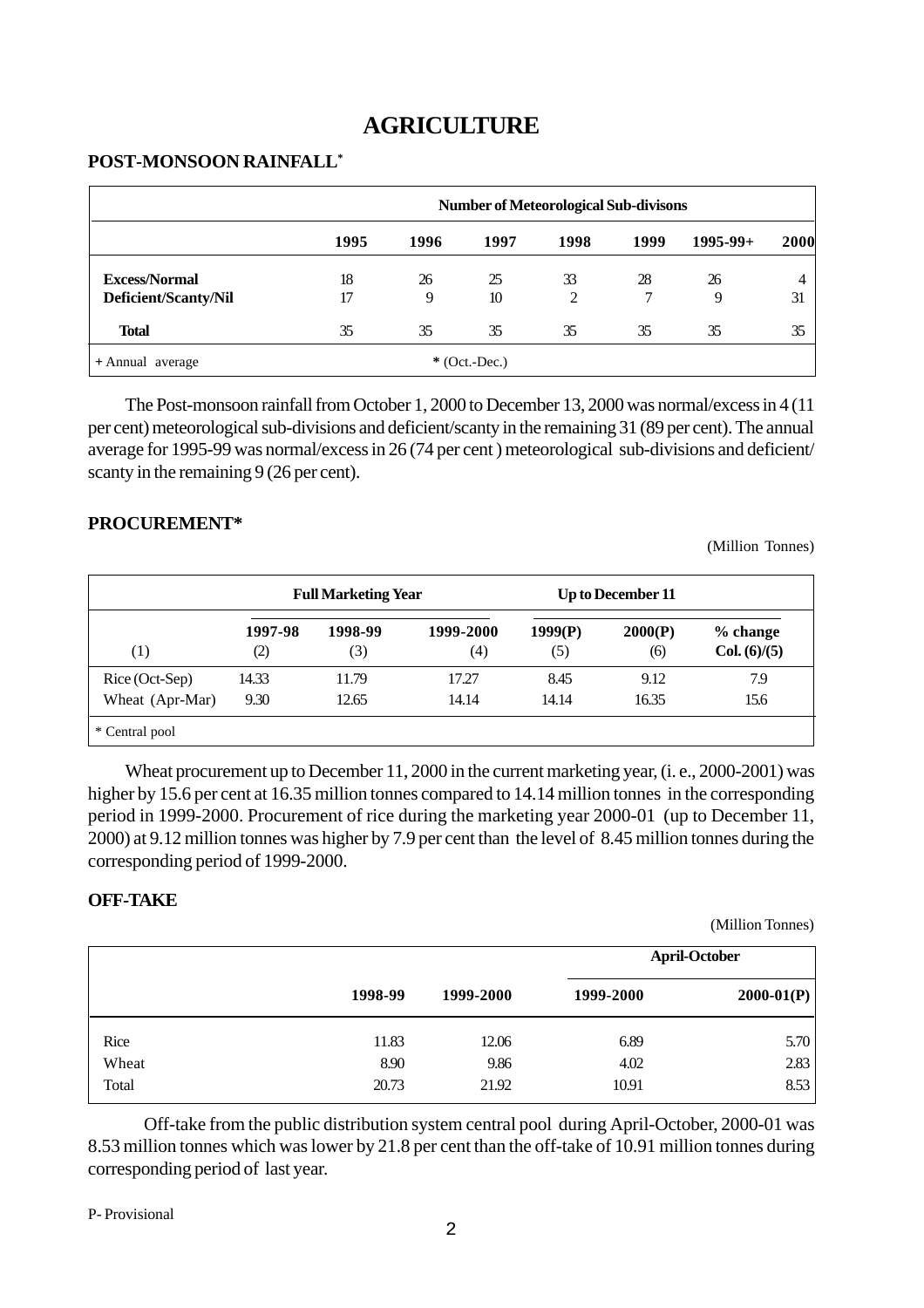#### **STOCKS**

(Million Tonnes)

|       |       | <b>As on Ist October</b> | <b>As on Ist November</b> |       |
|-------|-------|--------------------------|---------------------------|-------|
|       | 1999  | 2000                     | 1999                      | 2000  |
| Rice  | 8.82  | 13.21                    | 12.78                     | 17.99 |
| Wheat | 20.53 | 26.85                    | 19.47                     | 26.50 |
|       |       |                          |                           |       |
| Total | 29.35 | 40.06                    | 32.25                     | 44.49 |
|       |       |                          |                           |       |

Stocks of foodgrains as on 1st November, 2000 at 44.49 million tonnes which was higher by 38.0 per cent than the level at 32.25 million tonnes as on 1st November, 1999.

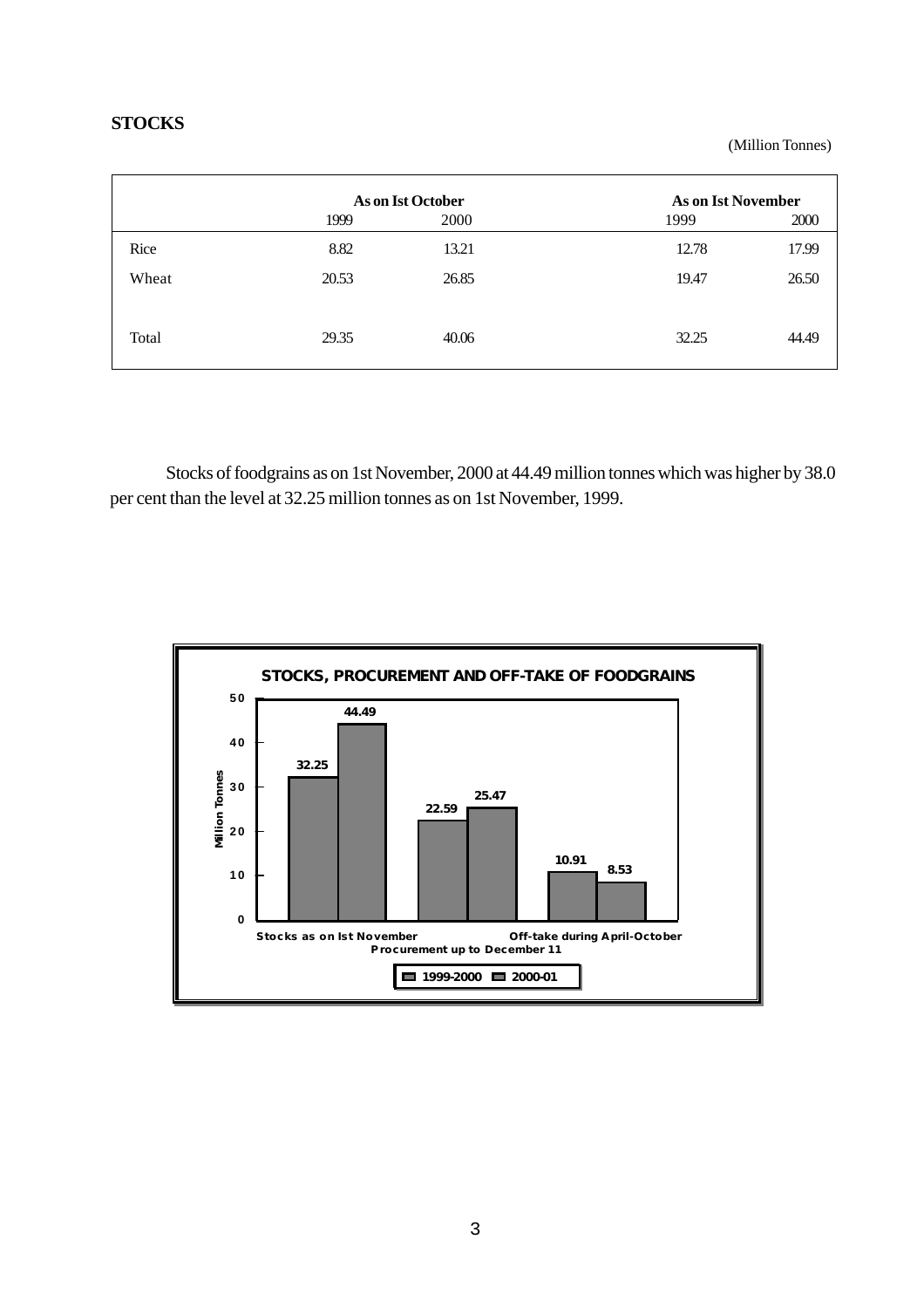|                                 |                     | $(Base = 1993-94 = 100)$ | <b>SECTORWISE INDUSTRIAL PRODUCTION</b> |           |                  | (Percentage change)             |
|---------------------------------|---------------------|--------------------------|-----------------------------------------|-----------|------------------|---------------------------------|
|                                 | 1998-99/<br>1997-98 | 1999-00/<br>1998-99      | Oct. '99/<br>Oct. '98                   | Oct. '00/ | Oct. '99 1999-00 | <b>April-October</b><br>2000-01 |
| <b>General</b>                  | 3.8                 | 8.1                      | 8.4                                     | 6.6       | 6.7              | 5.7                             |
| Mining & Quarrying              | $-1.7$              | 0.8                      | $-1.9$                                  | 10.3      | 0.2              | 7.5                             |
| Manufacturing                   | 4.1                 | 9.2                      | 9.4                                     | 5.6       | 7.2              | 5.8                             |
| Electricity                     | 6.5                 | 6.1                      | 9.9                                     | 11.5      | 8.1              | 4.6                             |
| <b>Use-Based Classification</b> |                     |                          |                                         |           |                  |                                 |
| Basic goods                     | 1.4                 | 5.1                      | 5.4                                     | 10.3      | 5.3              | 6.3                             |
| Capital goods                   | 11.5                | 5.4                      | 4.7                                     | $-1.7$    | 9.1              | $-1.3$                          |
| Intermediate goods              | 5.9                 | 15.4                     | 13.9                                    | 3.5       | 10.3             | 5.3                             |
| Consumer goods                  | 1.8                 | 5.4                      | 7.7                                     | 8.9       | 3.6              | 8.4                             |
| Of which                        |                     |                          |                                         |           |                  |                                 |
| <b>Consumer Durables</b>        | 4.5                 | 13.3                     | 9.0                                     | 17.1      | 13.4             | 20.8                            |
| Consumer non-Durables           | 1.2                 | 3.2                      | 7.4                                     | 6.2       | 0.9              | 4.6                             |

# **INDUSTRIAL PRODUCTON**

The overall growth rate of Industrial production in **April-October, 2000** was 5.7 per cent as compared to 6.7 per cent in April-October, 1999. The production growth in manufacturing sector, electricity generation and mining & quarrying during April-October, 2000 was 5.8%, 4.6% and 7.5% as against 7.2%, 8.1% and 0.2% respectively.

As per use-based classification, production in basic goods, consumer goods (both durables and non-durables) during April-October, 2000 registered higher increase while in capital goods and intermediate goods recorded negative and lower increase respectively over the corresponding period of last year.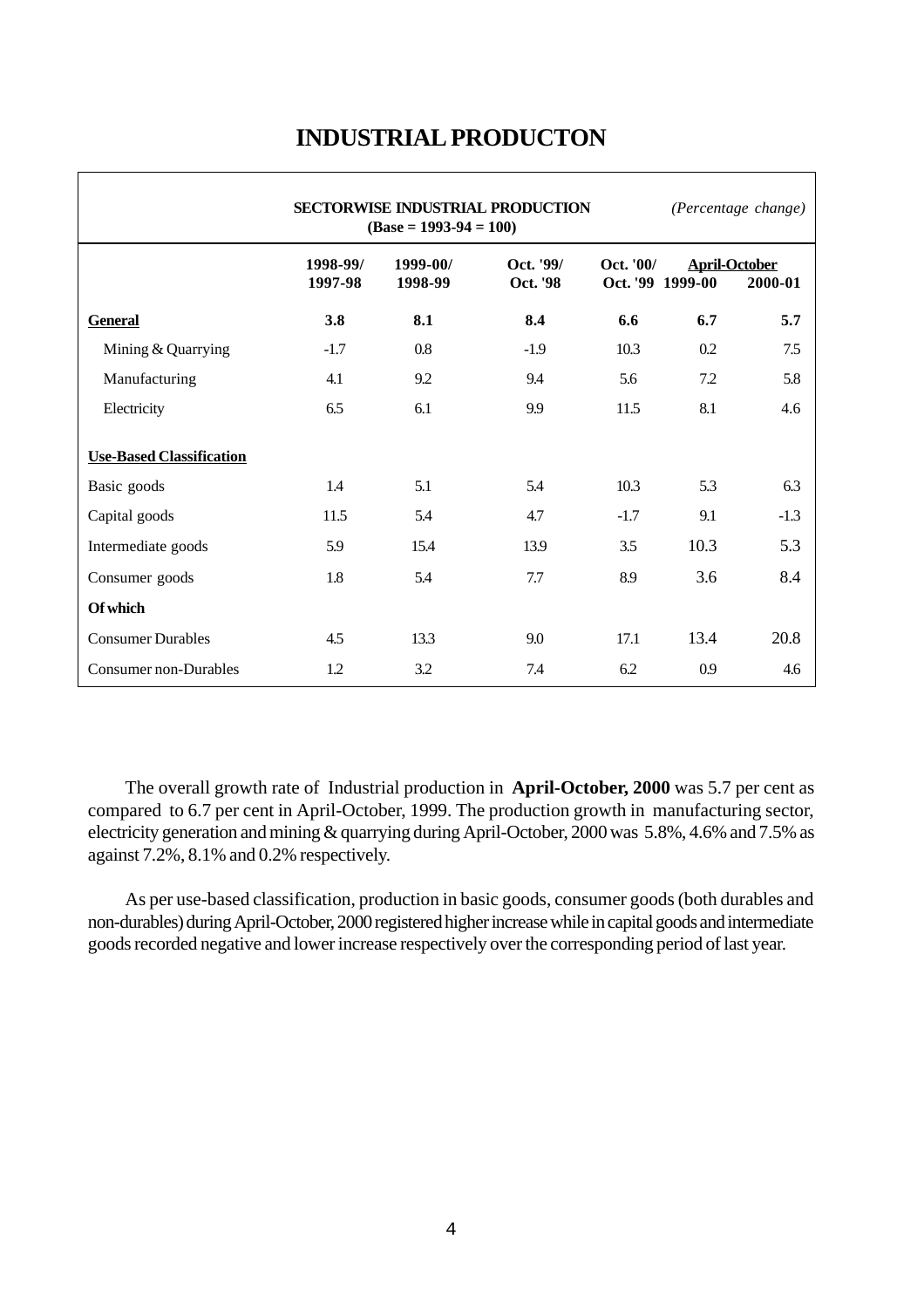

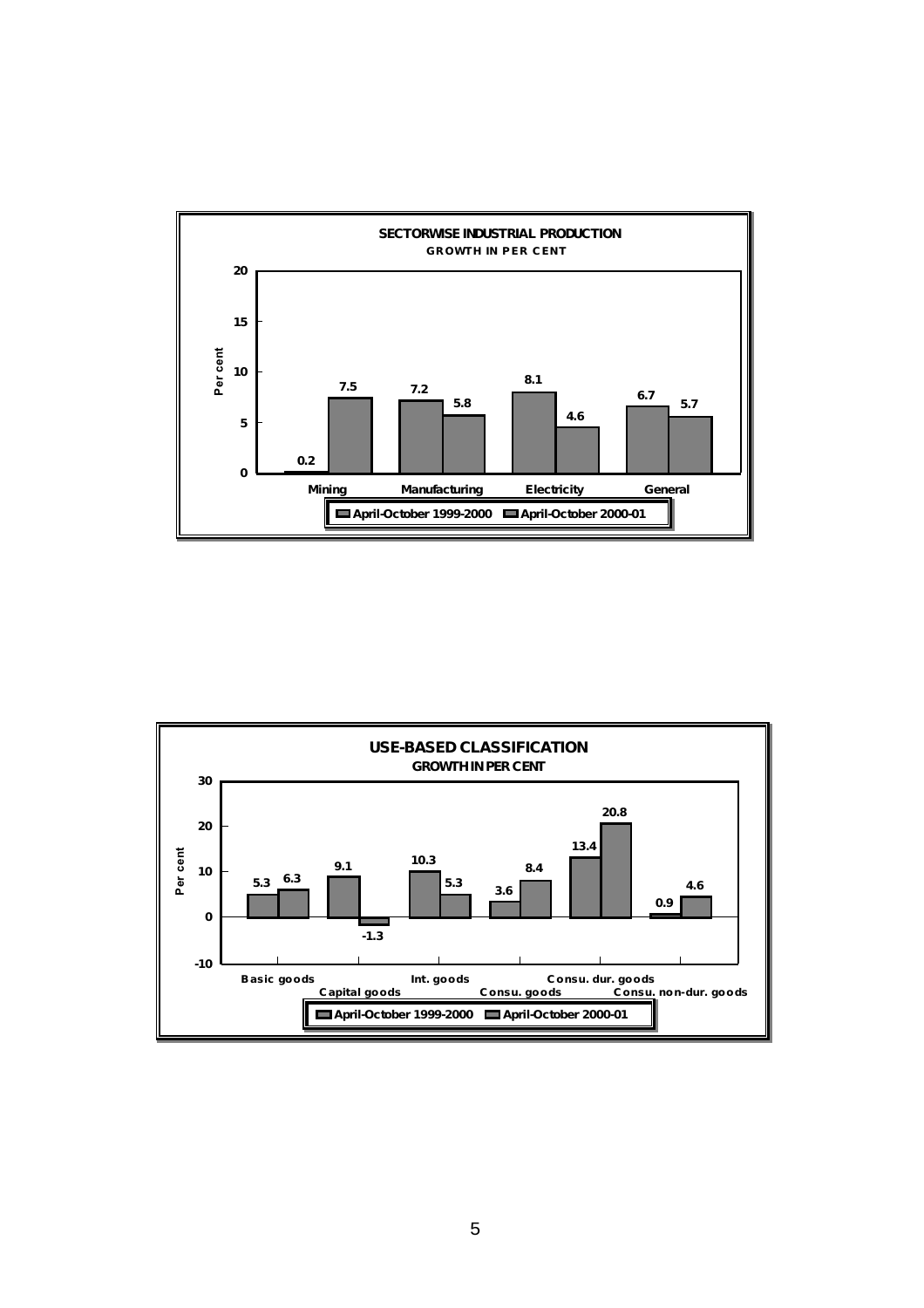# **INFRASTRUCTURE INDUSTRIES**

| PRODUCTION IN INFRASTRUCTURE INDUSTRIES                    |            |        |               |                             |         |                        |                                          |                                        |
|------------------------------------------------------------|------------|--------|---------------|-----------------------------|---------|------------------------|------------------------------------------|----------------------------------------|
| <b>Industry/Infrastructure</b>                             | Unit       | 1999   | Sept.<br>2000 | <b>Full Year</b><br>1999-00 | 1999-00 | April-Sept.<br>2000-01 | Percentage change<br>1999-00/<br>1998-99 | April-Sept.<br>$2000 - 01/$<br>1999-00 |
| Coal                                                       | Mn. Ton    | 20.70  | 22.81         | 298.98                      | 128.99  | 139.37                 | $-2.4$                                   | 8.0                                    |
| <b>Electricity Generation</b>                              | Mn. Kwh    | 40321  | 41089         | 480011                      | 237508  | 245384                 | 7.4                                      | 3.3                                    |
| Hydel                                                      | Mn. kw     | 8656   | 8078          | 80533                       | 43592   | 42366                  | $-2.0$                                   | $-2.8$                                 |
| Thermal                                                    |            |        |               |                             |         |                        |                                          |                                        |
| (including nuclear)                                        | Mn. kw     | 31665  | 33011         | 399478                      | 193916  | 203018                 | 9.8                                      | 4.7                                    |
| <b>Plant Load Factor</b>                                   | Per cent   | 65.1   | 63.9          | 67.3                        | 66.0    | 66.3                   |                                          |                                        |
| Crude petroleum                                            | 000 tons   | 2674   | 2682          | 32005                       | 16387   | 16224                  | 1.0                                      | $-1.0$                                 |
| Petroleum Products                                         | $000$ tons | 7173   | 8980          | 85894                       | 39062   | 50466                  | 19.1                                     | 29.2                                   |
| Finished steel                                             | $000$ tons | 2242.4 | 2611.3        | 27820.8                     | 13478.0 | 15108.9                | 4.3                                      | 12.1                                   |
| Cement                                                     | 000 tons   | 7190   | 7428          | 100240                      | 48510   | 50082                  | 18.8                                     | 3.2                                    |
| Fertilizers                                                | $000$ tons | 1212.9 | 1272.6        | 14273.9                     | 6936.5  | 7281.9                 | 7.1                                      | 5.0                                    |
| Average growth rate*                                       | (%)        | 10.3   | 7.1           | 7.8                         |         |                        | 6.4                                      | 6.7                                    |
| Cargo handled at major ports Mn. Ton<br>Telecommunications |            | 22.43  | 22.52         | 271.87                      | 133.85  | 137.99                 | 7.9                                      | 3.1                                    |
| a) Net switching capacity                                  | 000 lines  | 416.61 | 406.17        | 6717.32                     | 1166.76 | 1837.23                | 30.4                                     | 57.5                                   |
| b) Net Tele. connections                                   | $000$ nos  | 241.97 | 300.10        | 4917.66                     | 1036.91 | 1525.71                | 13.4                                     | 47.1                                   |
| Revenue earning<br>goods traffic on railways               | Mn. Ton    | 34.65  | 36.28         | 456.31                      | 216.39  | 228.74                 | 7.6                                      | 5.7                                    |

\* Weights in IIP (Base: 1993-94) are indicated in the brackets, Electricity generation (10.2), Coal (3.2), Finished stee (5.1), Crude oil (4.2), Refinery throughput (2.0), Cement (2.0) and Fertilisers (2.1).

The core infrastructure sectors have mixed performance during **April-September, 2000** as compared to the corresponding period of the last year. In this period average growth rate was 6.7 per cent as against 6.4 per cent in the same period last year.

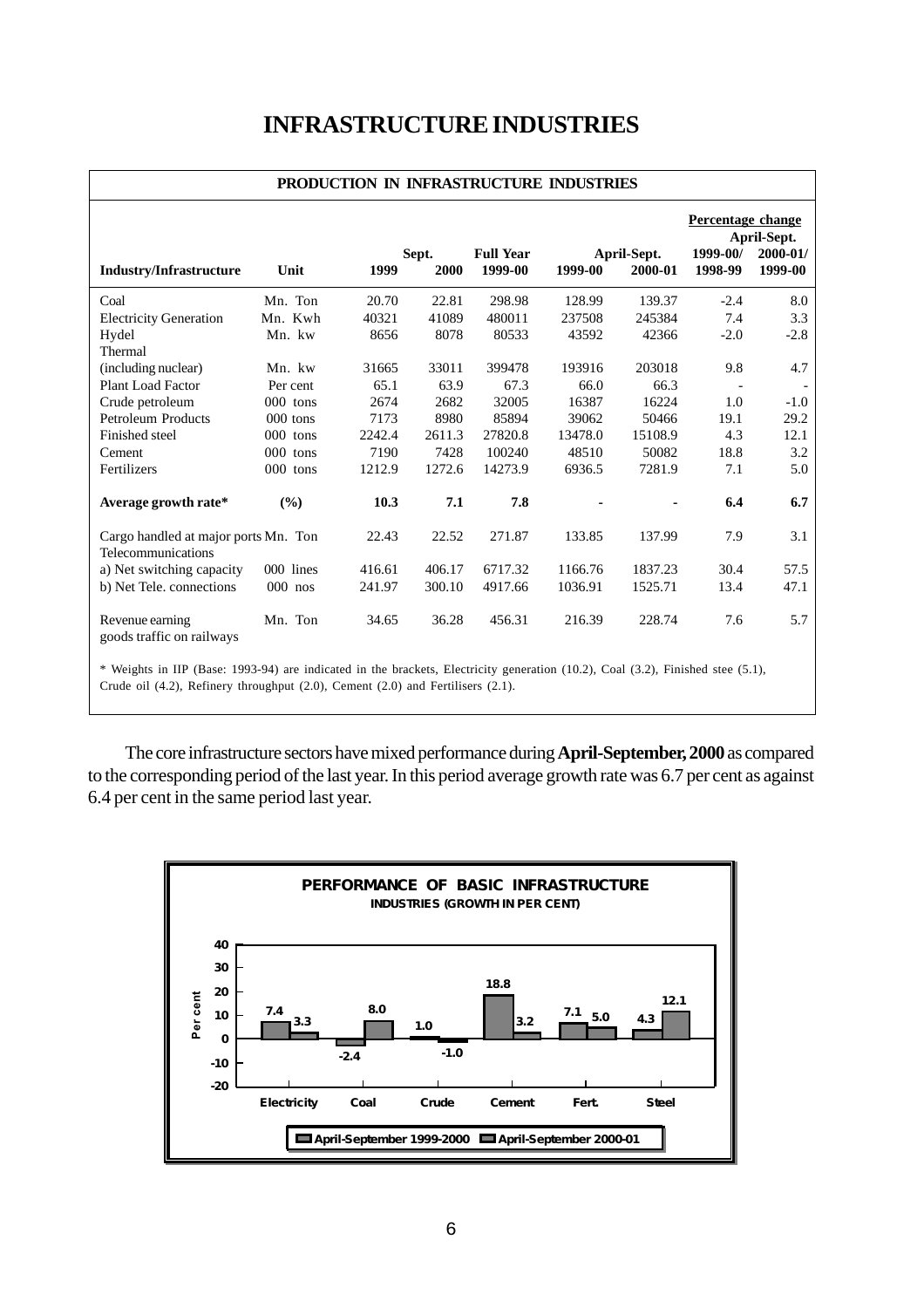| REVENUE EARNING GOODS TRAFFIC ON RAILWAYS                                             |       |                   |                             |         |                        |                    |                                    |
|---------------------------------------------------------------------------------------|-------|-------------------|-----------------------------|---------|------------------------|--------------------|------------------------------------|
|                                                                                       |       |                   | <b>Percentage Change</b>    |         |                        |                    |                                    |
| <b>Commodities</b>                                                                    | 1999  | September<br>2000 | <b>Full Year</b><br>1999-00 | 1999-00 | April-Sept.<br>2000-01 | Sept.<br>2000/1999 | April-Sept.<br>2000-01/<br>1999-00 |
| Coal                                                                                  | 15.36 | 17.16             | 209.93                      | 101.00  | 108.96                 | 11.7               | 7.7                                |
| Raw material for<br><b>Steel Plants</b><br>Pig Iron $&$<br><b>Finished Steel From</b> | 3.09  | 3.04              | 37.48                       | 17.80   | 18.59                  | $-1.6$             | 4.4                                |
| <b>Steel Plants</b>                                                                   | 0.92  | 0.91              | 11.76                       | 5.52    | 5.56                   | $-1.1$             | 0.7                                |
| Iron Ore for Exports                                                                  | 0.97  | 1.14              | 12.32                       | 5.31    | 6.61                   | 17.5               | 24.5                               |
| Cement                                                                                | 3.02  | 3.03              | 43.57                       | 20.33   | 21.23                  | 0.3                | 4.4                                |
| Foodgrains                                                                            | 2.83  | 1.79              | 31.04                       | 14.89   | 12.80                  | $-36.7$            | $-14.0$                            |
| Fertilizers                                                                           | 2.92  | 2.55              | 31.04                       | 15.23   | 13.64                  | $-12.7$            | $-10.4$                            |
| <b>POL</b>                                                                            | 2.68  | 3.03              | 34.39                       | 16.81   | 18.12                  | 13.1               | 7.8                                |
| Balance other goods                                                                   | 2.86  | 3.63              | 44.78                       | 19.29   | 23.23                  | 26.9               | 20.4                               |
| <b>Total</b>                                                                          | 34.65 | 36.28             | 456.31                      | 216.39  | 228.74                 | 4.7                | 5.7                                |

The revenue earning goods traffic handled by the Railways increased by 5.7 per cent during **April-September, 2000** as compared to 7.6 per cent in the corresponding period of last year. The increase was on account of goods traffic on railways for iron ore for exports, cement, coal, raw material for steel plants, pig iron & finished steel from steel plants, POL and balance other goods.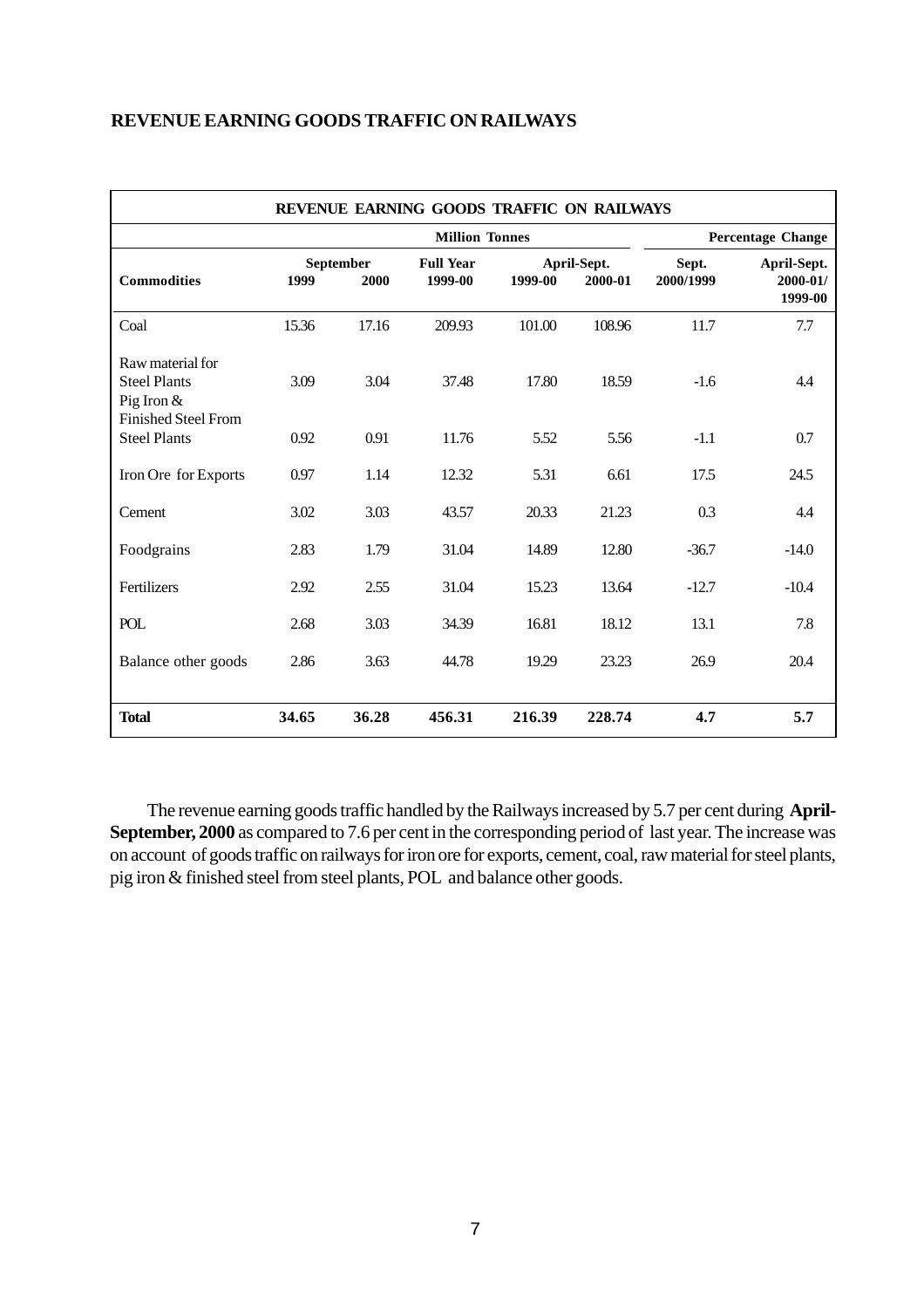# **MONEY AND BANKING**

|                                                                                         | <b>Full Year</b><br>Mar 31 '99<br>to<br>Mar 31 '00 | Mar 31 '00<br>t <sub>0</sub><br>Nov 17 '00<br>(PR) | <b>Full Year</b><br>Mar 31 '99<br>to<br>Mar 31 '00 | Mar 31 '99<br>t <sub>0</sub><br>Nov 19 '99<br>(P) | Mar 31 '00<br>t o<br>Nov 17 '00<br>(PR) | Nov 19 '99<br>t <sub>0</sub><br>Nov 17 '00<br>(P) |
|-----------------------------------------------------------------------------------------|----------------------------------------------------|----------------------------------------------------|----------------------------------------------------|---------------------------------------------------|-----------------------------------------|---------------------------------------------------|
|                                                                                         |                                                    | $(Rs \; correct)$                                  |                                                    |                                                   | $(per \; cent)$                         |                                                   |
| $M1$ (I+II+IV)                                                                          | 31492                                              | 16361                                              | 10.2                                               | 3.9                                               | 4.8                                     | 11.2                                              |
| $M3(M1+III)$                                                                            | 136182                                             | 128143                                             | 13.9                                               | 8.9                                               | 11.5                                    | 16.6                                              |
| I. Currency with the public                                                             | 19761                                              | 16576                                              | 11.7                                               | 12.5                                              | 8.8                                     | 8.0                                               |
| II. Demand deposits with banks                                                          | 12418                                              | $-298$                                             | 9.1                                                | $-6.3$                                            | $-0.2$                                  | 16.3                                              |
| III. Time deposits with banks                                                           | 104689                                             | 111783                                             | 15.6                                               | 11.2                                              | 14.4                                    | 18.9                                              |
| IV. Other deposits with RBI                                                             | $-687$                                             | 83                                                 | $-18.1$                                            | $-13.5$                                           | 2.7                                     | $-2.8$                                            |
| Sources of change in M3<br>$(1+2+3+4-5)$                                                |                                                    |                                                    |                                                    |                                                   |                                         |                                                   |
| 1. Net bank credit to Govt $(A+B)$                                                      | 55077                                              | 50669                                              | 14.2                                               | 12.2                                              | 11.5                                    | 13.5                                              |
| A. RBI's net credit to Govt <sup>a</sup>                                                | $-4275$                                            | 9860                                               | $-2.8$                                             | 2.9                                               | 6.7                                     | 0.7                                               |
| To Central Govt                                                                         | $-5587$                                            | 14155                                              | $-3.8$                                             | 5.5                                               | 10.1                                    | 0.4                                               |
| To State Govts                                                                          | 1312                                               | $-4234$                                            | 18.4                                               | $-49.2$                                           | $-50.2$                                 | 16.1                                              |
| B. Other bank credit to Govt                                                            | 59352                                              | 40749                                              | 25.3                                               | 18.3                                              | 13.9                                    | 20.7                                              |
| 2. Bank credit to commercial sector<br>3. Net foreign exchange assets of                | 82548                                              | 49273                                              | 16.6                                               | 5.6                                               | 8.5                                     | 19.9                                              |
| banking sector <sup>b</sup>                                                             | 27795                                              | 7714                                               | 15.6                                               | 2.6                                               | 3.8                                     | 16.9                                              |
| 4. Govt's currency liabilities to<br>the public<br>5. Banking sector's net non-monetary | 416                                                | 7                                                  | 10.8                                               | 10.1                                              | 0.2                                     | 0.8                                               |
| liabilities other than time deposits                                                    | 29654                                              | $-20481$                                           | 35.6                                               | $-8.4$                                            | $-18.1$                                 | 21.1                                              |

PR Partially revised

a. Includes special securities

b. Inclusive of appreciation in the value of gold following its re-valuation close to international market price effective October 17, 1990. Such appreciation has a corresponding effect on RBI's net non-monetary liabilities.

During the current financial year so far (i.e., March 31, 2000 to November 17, 2000) money supply (M3) increased by 11.5 per cent as against an increase of 8.9 per cent in the corresponding period of 1999-2000. Among its components, currency with the public showed a growth of 8.8 per cent as against 12.5 per cent in the corresponding period of last year. Demand deposits with banks showed a decline of 0.2 per cent than that of 6.3 per cent in the corresponding period of last financial year. Time deposits with banks has gone up by 14.4 per cent as against an increase of 11.2 per cent in the corresponding period of last year. The annual growth of M3 as on November 17, 2000 stood at 16.6 per cent.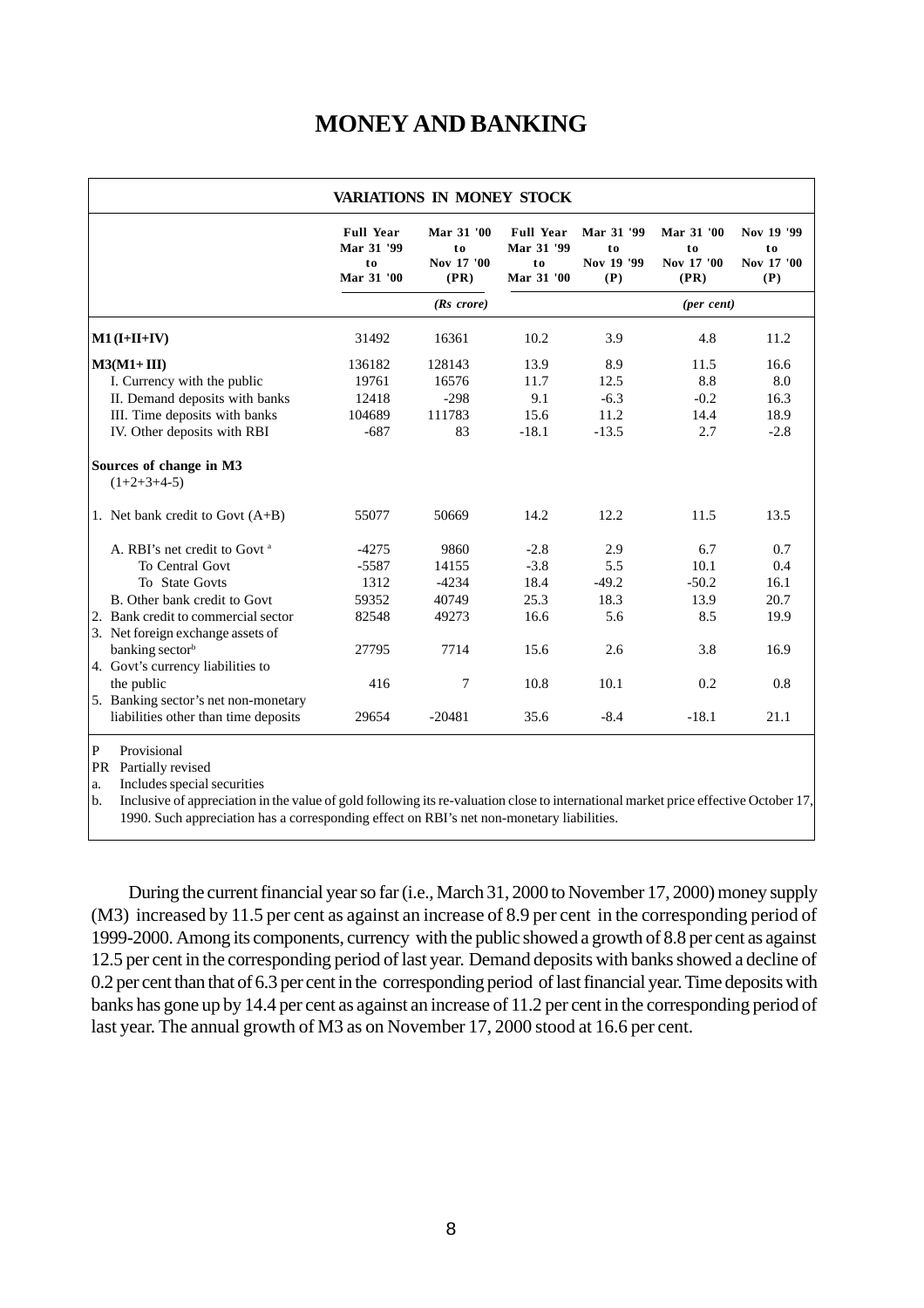

On the sources side, the Net Bank Credit to Government showed a growth of 11.5 per cent during the current financial year (i.e. March 31, 2000 to November 17, 2000) which is lower than that of 12.2 per cent increase in the same period of 1999-2000. RBI's Net Credit to Central Government increased by 10.1 per cent as against an increase of 5.5 per cent in 1999-2000. Bank credit to the commercial sector increased by 8.5 per cent as against an increase of 5.6 per cent in the same period of last year. Net foreign exchange assets of banking sector increased by 3.8 per cent as compared with 2.6 per cent in the corresponding period of 1999-2000.

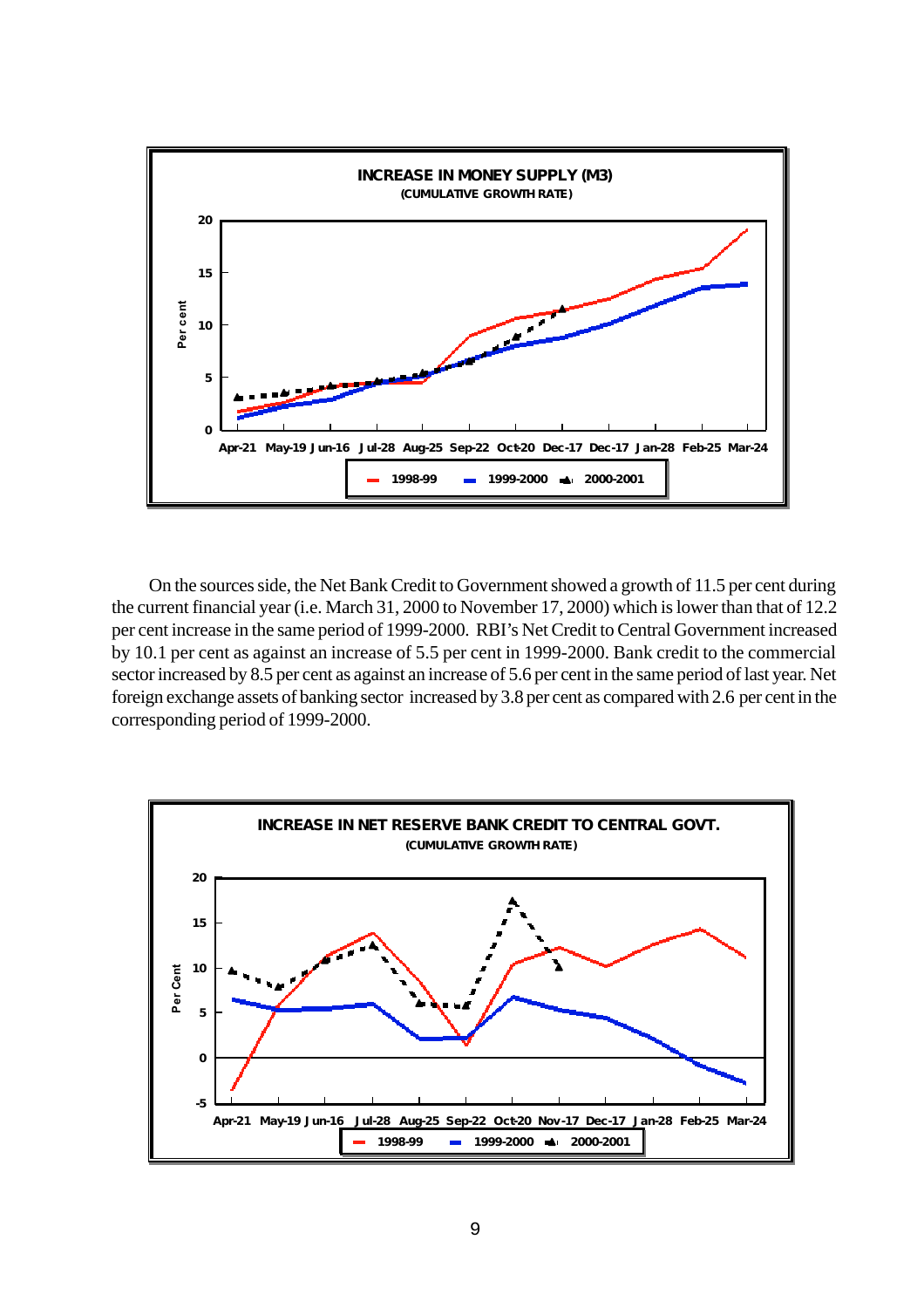#### **SCHEDULED COMMERCIAL BANKS**

| <b>VARIATION IN ASSETS AND LIABILITIES</b>               |                                                    |                                        |                                                    |                                |                                       |                                       |  |
|----------------------------------------------------------|----------------------------------------------------|----------------------------------------|----------------------------------------------------|--------------------------------|---------------------------------------|---------------------------------------|--|
|                                                          | <b>Full Year</b><br>Mar 26,'99<br>to<br>Mar 24,'00 | Mar 24,'00<br>to<br>Nov 17,'00<br>(PR) | <b>Full Year</b><br>Mar 26,'99<br>to<br>Mar 24,'00 | Mar 26,'99<br>to<br>Nov 19,'99 | Mar 24,'00<br>to<br>Nov 17,'00<br>(P) | Nov 19,'99<br>to<br>Nov 17,'00<br>(P) |  |
|                                                          |                                                    | $(Rs \; correct)$                      |                                                    |                                | $(per \; cent)$                       |                                       |  |
| 1. Bank credit                                           | 67121                                              | 44628                                  | 18.2                                               | 7.0                            | 10.2                                  | 21.8                                  |  |
| Food credit                                              | 8875                                               | 9743                                   | 52.8                                               | 39.2                           | 37.9                                  | 51.4                                  |  |
| Non-food credit                                          | 58246                                              | 34885                                  | 16.5                                               | 5.4                            | 8.5                                   | 19.9                                  |  |
| 2. Aggregate deposits                                    | 99320                                              | 101333                                 | 13.9                                               | 8.1                            | 12.5                                  | 18.5                                  |  |
| Demand deposits                                          | 9943                                               | 555                                    | 8.5                                                | $-7.0$                         | 0.4                                   | 17.1                                  |  |
| Time deposits                                            | 89376                                              | 100779                                 | 15.0                                               | 11.0                           | 14.7                                  | 18.8                                  |  |
| 3. Borrowings from RBI                                   | 3597                                               | $-867$                                 | 124.3                                              | 31.1                           | $-13.4$                               | 48.2                                  |  |
| 4. Cash reserves                                         | $-5161$                                            | 8933                                   | $-7.6$                                             | $-3.5$                         | 14.2                                  | 9.3                                   |  |
| Cash in hand                                             | 968                                                | 393                                    | 22.2                                               | 7.4                            | 7.4                                   | 22.1                                  |  |
| <b>Balances with RBI</b>                                 | $-6129$                                            | 8540                                   | $-9.6$                                             | $-4.2$                         | 14.9                                  | 8.4                                   |  |
| 5. Investments in Govt. and<br>other approved securities | 54349                                              | 37604                                  | 21.3                                               | 16.2                           | 12.2                                  | 17.2                                  |  |
| Provisional<br>ΙP<br>$=$                                 |                                                    |                                        |                                                    |                                |                                       |                                       |  |

# **SCHEDULED COMMERCIAL BANKS:**

 Bank credit by the scheduled commercial banks during the current financial year so far (i.e. March 24, 2000 to November 17, 2000) showed a growth of 10.2 per cent as compared with an increase of 7.0 per cent in the corresponding period of last financial year. Food credit increased by 37.9 per cent while non-food credit increased by 8.5 per cent during this period.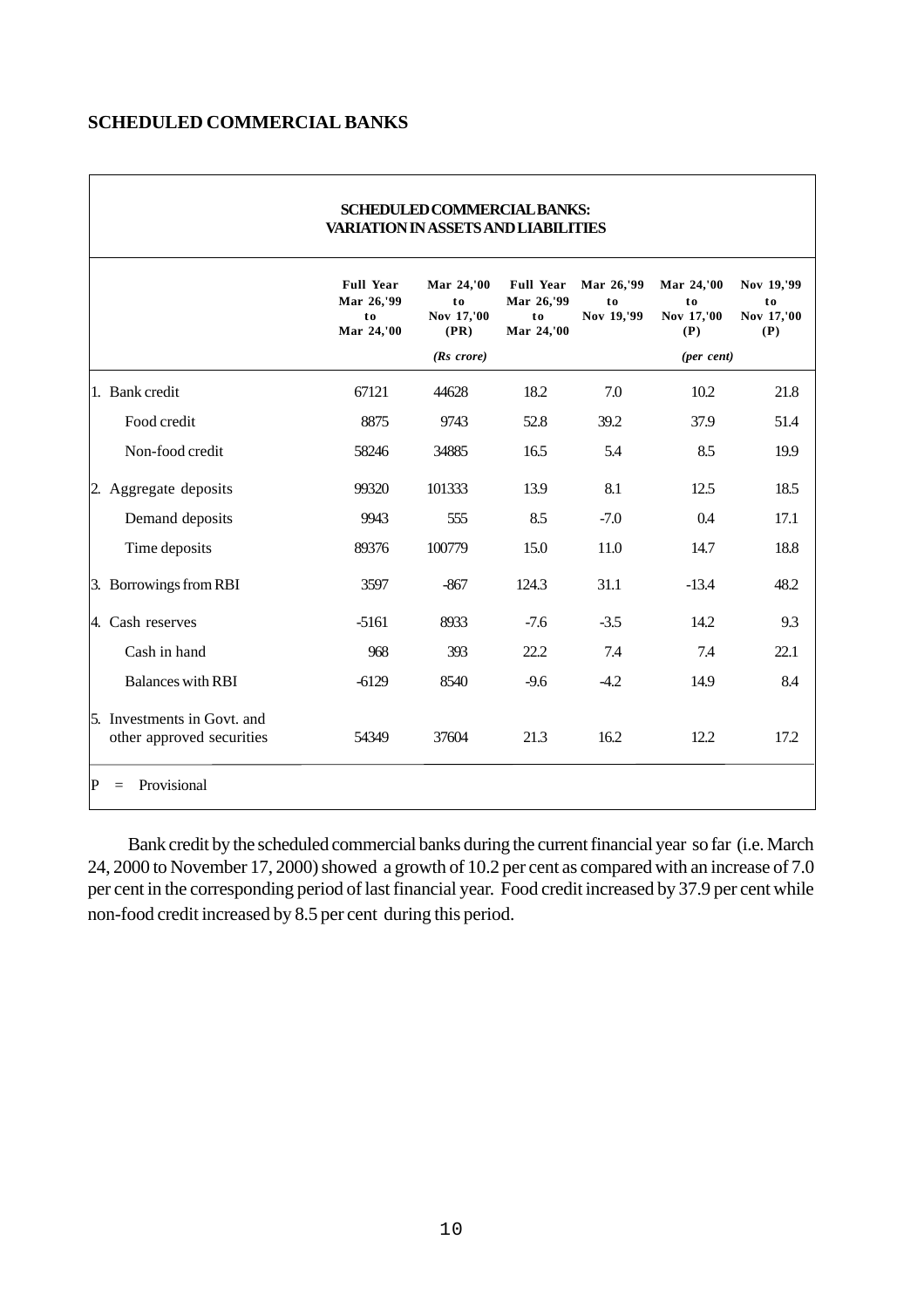### *1999 2000 Item/Week ended Dec. 3* Dec. 1 1  $2$  3 Bank rate and the set of the set of the set of the set of the set of the set of the set of the set of the set of the set of the set of the set of the set of the set of the set of the set of the set of the set of the set of  $13.50$  13.00  $13.00$ Prime Lending Rate<sup>2</sup> 12.00-12.50 12.00-12.50 12.00-12.50 12.00-12.50 12.00-12.50 Deposit Rate<sup>3</sup> Call Money Rate<sup>4</sup> (Low/High) -Borrowings 4.25/8.10 7.00/9.10 -Lendings 7.00/9.50

#### **INTEREST RATES (PER CENT PER ANNUM)**

1. Medium Term Lending Rate (MTLR).

2. Prime Lending Rate relates to five major Banks.

3. Deposit Rate relates to five major banks for term deposits of more than one year maturity.

4. Inter-Bank Call Money Rates as reported by DFHI.

As on December 1, 2000, Prime Lending Rate was 12.00 to 12.50 per cent same as on December 3, 1999. Deposit Rate ranged from 8.50 to 10.00 per cent against 8.00 to 10.50 per cent in the same period of last year.

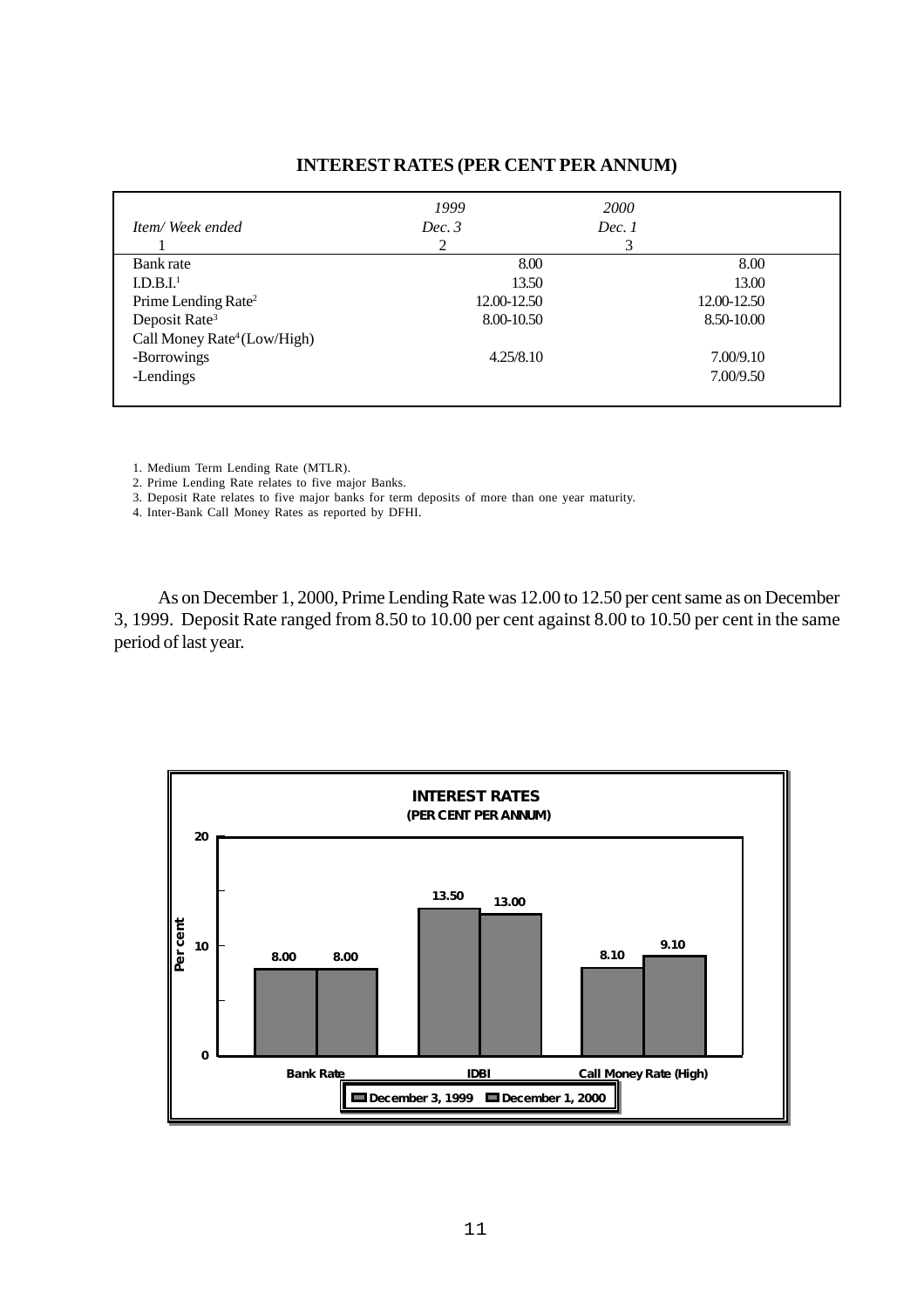# **EXTERNAL SECTOR**

#### **FOREIGN TRADE**

|                           |              | <b>FOREIGNTRADE*</b> |                       |                |          |            |
|---------------------------|--------------|----------------------|-----------------------|----------------|----------|------------|
|                           |              |                      |                       | April-Oct.     |          | April-Oct. |
| <b>Item</b>               | $1998-99(R)$ | $1999-00(P)$         | 1999-00               | 2000-011999-00 | 2000-01  |            |
|                           |              | Rs. Crore            |                       |                | % change |            |
| <b>Exports</b>            | 139752       | 162925               | 89697                 | 122646         | 13.7     | 25.6       |
| <b>Imports</b>            | 178332       | 204583               | 114746                | 136129         | 11.3     | 18.6       |
| POL                       | 26919        | 45421                | 22485                 | 43798          | 57.1     | 92.2       |
| Non-POL                   | 151413       | 159161               | 91961                 | 92331          | 3.8      | 0.4        |
| <b>Trade Balance</b>      | $-38580$     | -41658               | $-25048$              | $-23483$       |          |            |
|                           |              |                      | <b>Million Dollar</b> |                |          | % change   |
| <b>Exports</b>            | 33218        | 37599                | 20757                 | 25014          | 10.0     | 20.5       |
| <b>Imports</b>            | 42389        | 47212                | 26553                 | 30270          | 7.5      | 14.0       |
| POL                       | 6399         | 10482                | 5275                  | 9733           | 52.0     | 84.5       |
| Non-POL                   | 35990        | 36730                | 21278                 | 20537          | 0.3      | $-3.5$     |
| <b>Trade Balance</b>      | $-9171$      | $-9613$              | $-5796$               | $-5256$        |          |            |
| * Figures are provisional |              |                      |                       |                |          |            |

Exports in dollar terms during **April-October, 2000-01** increased by 20.5 per cent as compared to an increase of 10.0 per cent during April-October, 1999-2000. Imports increased by 14.0 per cent as against an increase of 7.5 per cent in corresponding period last year. Imports of POL increased by 84.5 per cent as against an increase of 52.0 per cent in last year.

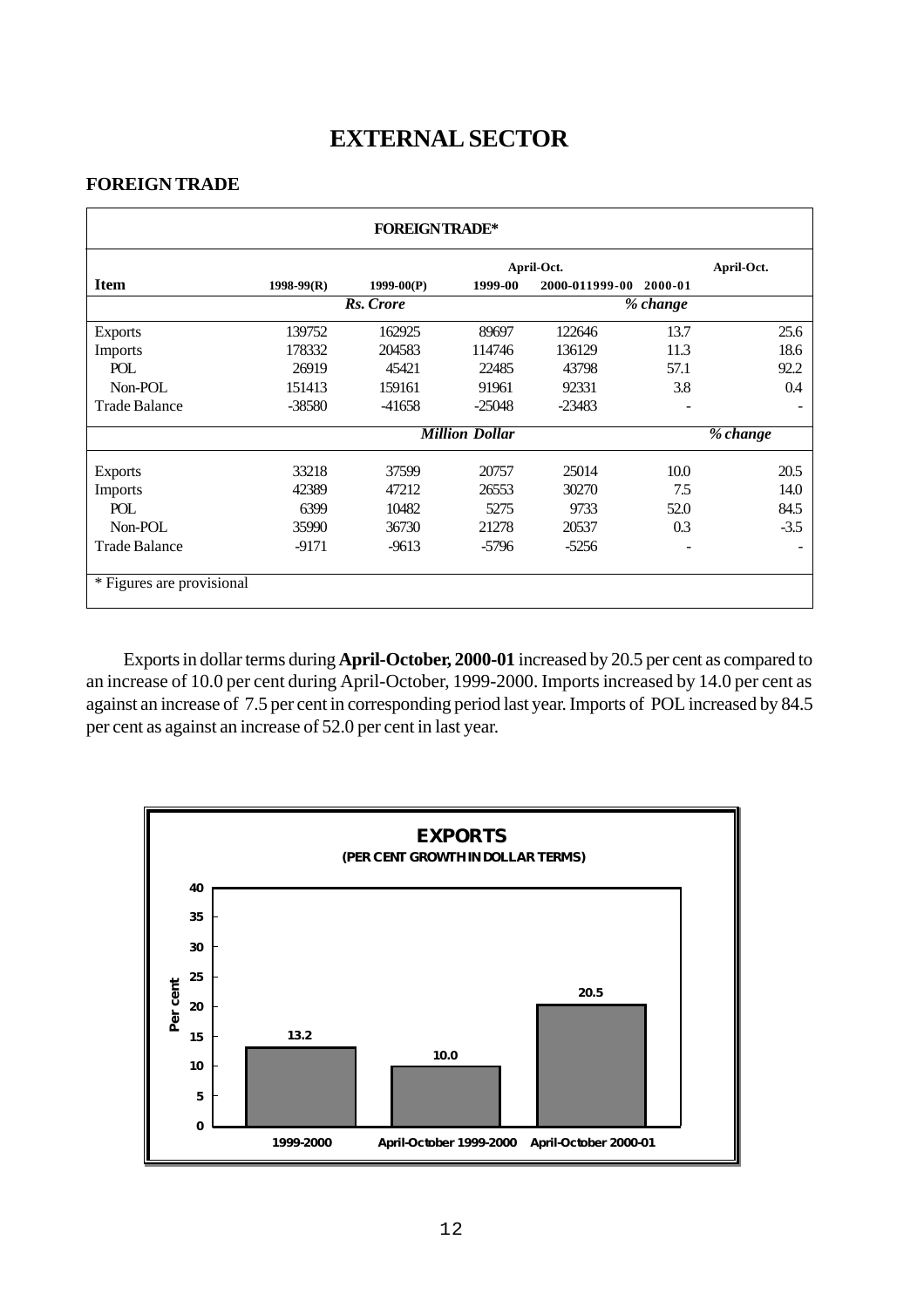

## **FOREIGN EXCHANGE RESERVES**

|                     |                 | <b>Amount</b> | <b>Variation</b> |                                |  |
|---------------------|-----------------|---------------|------------------|--------------------------------|--|
| At the end of       | <b>Rs</b> Crore | \$ Million    | <b>Rs</b> Crore  | \$ Million<br>(Over last Year) |  |
| March, 1993         | 20140           | 6434          | 5562             | 803                            |  |
| March, 1994         | 47287           | 15068         | 27147            | 8634                           |  |
| March, 1995         | 66006           | 20809         | 18719            | 5741                           |  |
| March, 1996         | 58446           | 17044         | $-7560$          | $-3765$                        |  |
| March, 1997         | 80368           | 22367         | 21922            | 5323                           |  |
| <b>March</b> , 1998 | 102507          | 25975         | 22139            | 3608                           |  |
| March, 1999         | 125412          | 29522         | 22905            | 3547                           |  |
| <b>March</b> , 2000 | 152924          | 35058         | 27512            | 5536                           |  |
| 2000-2001           |                 |               |                  | (Over last Month)              |  |
| April               | 152779          | 34993         | $-145$           | $-65$                          |  |
| May                 | 153322          | 34392         | 543              | $-601$                         |  |
| June                | 150901          | 33774         | $-2421$          | $-618$                         |  |
| July                | 149811          | 33299         | $-1090$          | $-475$                         |  |
| August              | 150163          | 32787         | 352              | $-512$                         |  |
| September           | 150195          | 32602         | 32               | $-185$                         |  |
| October             | 150185          | 32091         | $-10$            | $-511$                         |  |
| November*           | 169962          | 36286         | 19777            | 4195                           |  |
| * Provisional       |                 |               |                  |                                |  |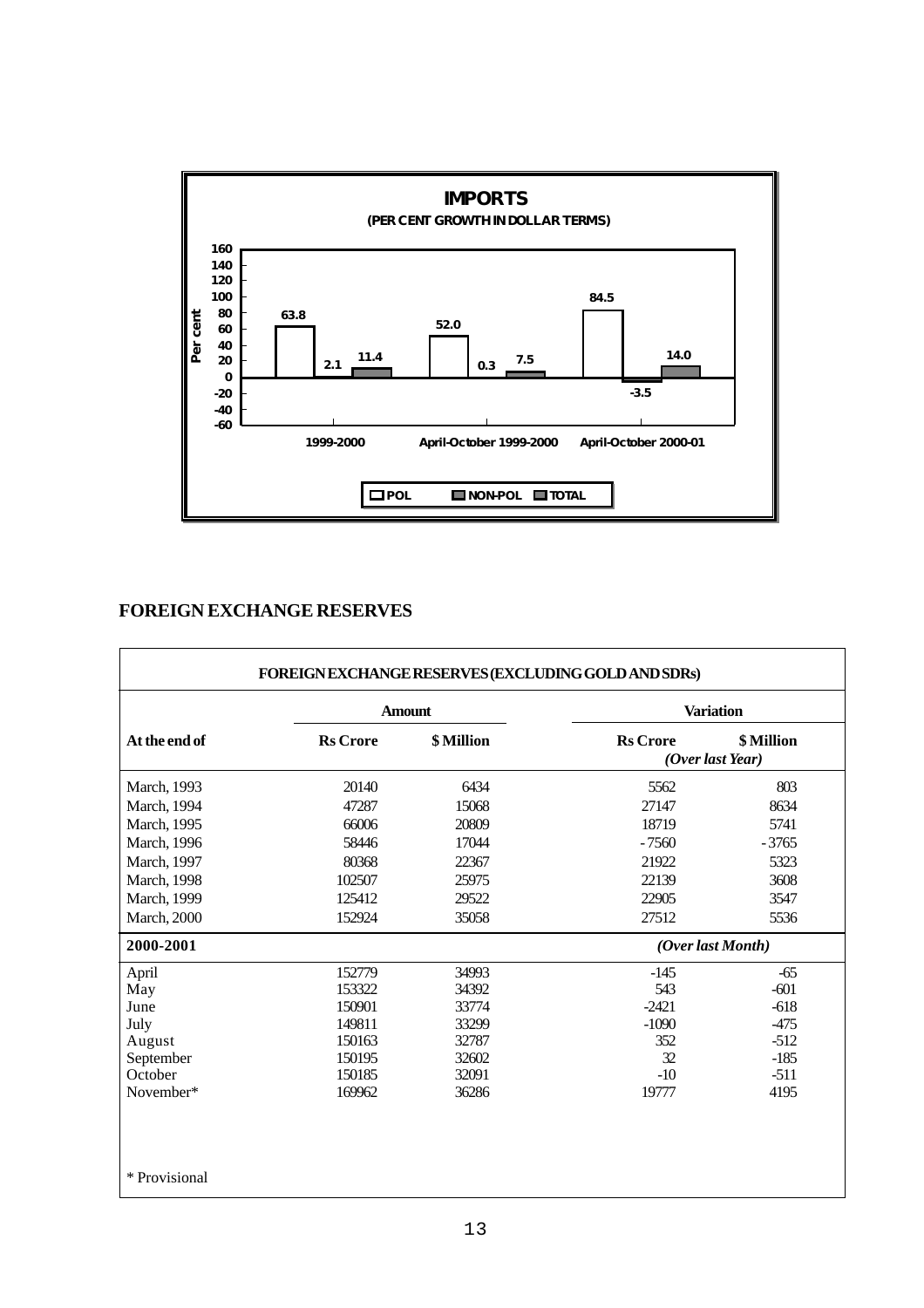Foreign Exchange Reserves (excluding Gold & SDRs), were \$ 35058 million at the end of 1999- 2000. These reserves have increased by \$1228 million and stood at \$36286 million at the end of November, 2000.

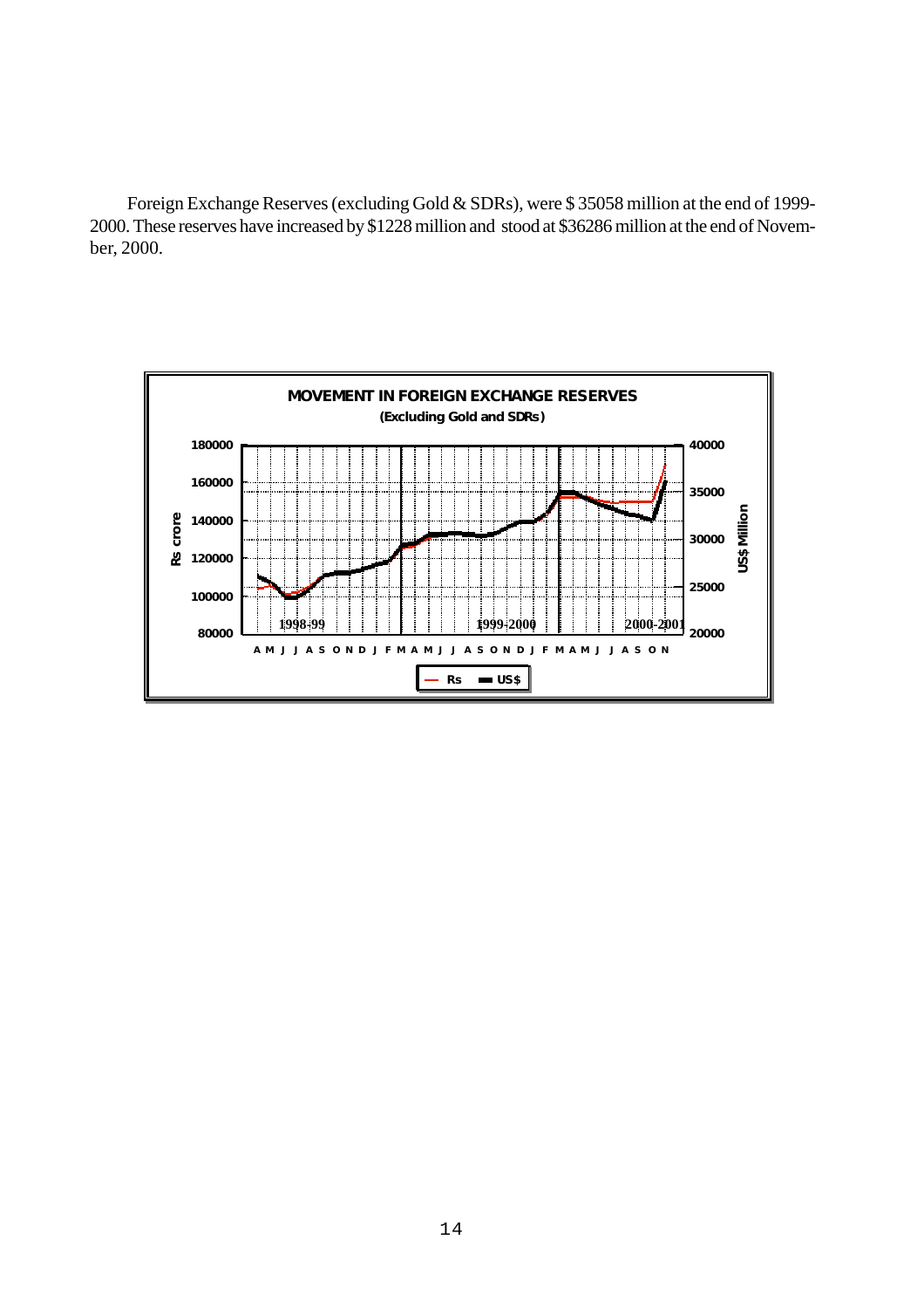#### **EXTERNAL AID RECEIPTS AND DEBT SERVICE PAYMENTS\***

|                                                         |         | <b>Receipts</b> |         | <b>Repayment of</b><br><b>Principal</b> |         | Payment of<br><b>Interest</b> |  |
|---------------------------------------------------------|---------|-----------------|---------|-----------------------------------------|---------|-------------------------------|--|
|                                                         | 1999-00 | 2000-01         | 1999-00 | 2000-01                                 | 1999-00 | 2000-01                       |  |
| Loans-Govt. A/C                                         | 4539    | 4752            | 4588    | 5707                                    | 2306    | 2246                          |  |
| Grants-Govt. A/C                                        | 336     | 263             |         |                                         |         |                               |  |
| Total                                                   | 4875    | 5015            | 4588    | 5707                                    | 2306    | 2246                          |  |
| Non-Govt. loans                                         | 1392    | 699             | 460     | 623                                     | 585     | 649                           |  |
| <b>Grand Total</b>                                      | 6267    | 5714            | 5048    | 6330                                    | 2891    | 2895                          |  |
|                                                         | (1451)  | (1270)          |         |                                         |         |                               |  |
| Net Flows                                               |         |                 |         |                                         |         |                               |  |
| (net of repayment)                                      | 1219    | $-616$          |         |                                         |         |                               |  |
| <b>Net Transfers</b>                                    |         |                 |         |                                         |         |                               |  |
| (net of repayment and                                   |         |                 |         |                                         |         |                               |  |
| interest payments)                                      | $-1672$ | $-3511$         |         |                                         |         |                               |  |
| * April-October                                         |         |                 |         |                                         |         |                               |  |
| Note: Figures in brackets are in terms of million US \$ |         |                 |         |                                         |         |                               |  |

Gross external aid in **April-October, 2000** at Rs 5714 crore was 8.8 per cent lower than that of Rs 6267 crore in April-October, 1999. Net aid flows (net of repayments) amounted to Rs (-) 616 crore as against Rs 1219 crore. Net aid transfers (net of repayments and interest payments) was Rs (-) 3511 crore as against Rs (-) 1672 crore in the corresponding period of last year.

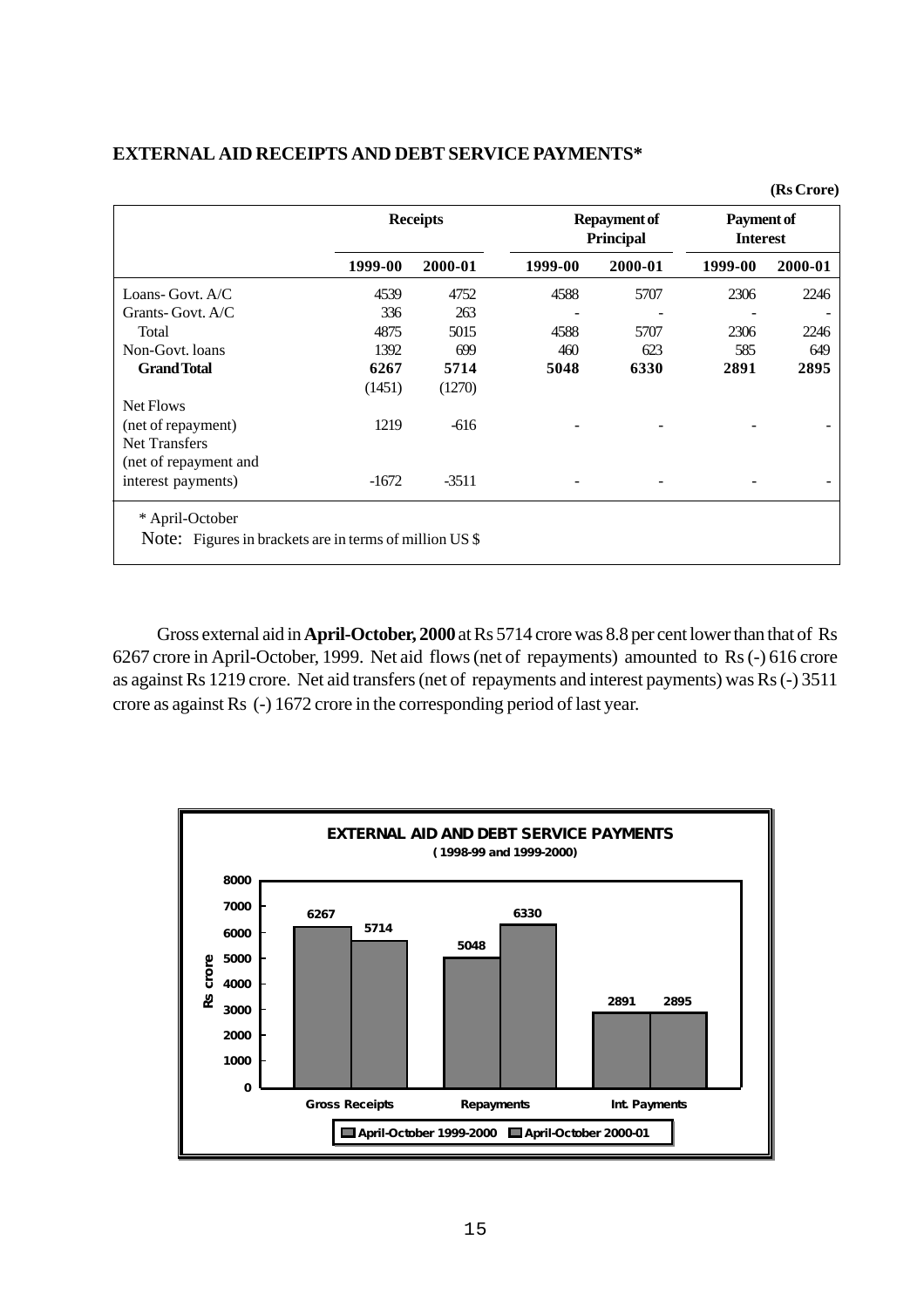#### **EXCHANGE RATES**

| <b>Month</b> | <b>US</b><br><b>Dollar</b> | Pound<br><b>Sterling</b> | <b>Deutsche</b><br>Mark* | <b>Japanese</b><br>Yen | French Euro@<br>Franc* |       | <b>NEER</b> | 5 Country 5 Country<br><b>REER</b><br><b>Base 1995=100</b> |
|--------------|----------------------------|--------------------------|--------------------------|------------------------|------------------------|-------|-------------|------------------------------------------------------------|
| March 1997   | 35.87                      | 57.69                    | 21.15                    | 0.2923                 | 6.29                   |       | 97.74       | 104.88                                                     |
| March 1998   | 39.50                      | 65.62                    | 21.64                    | 0.3067                 | 6.45                   |       | 90.42       | 103.19                                                     |
| March 1999   | 42.45                      | 68.77                    | 23.58                    | 0.3548                 | 7.03                   | 46.24 | 83.14       | 101.17                                                     |
| March 2000   | 43.59                      | 68.93                    | 21.54                    | 0.4208                 | 6.42                   | 42.08 | 81.75       | 99.39                                                      |
| 2000-2001    |                            |                          |                          |                        |                        |       |             |                                                            |
| April        | 43.64                      | 69.05                    | 21.00                    | 0.4142                 | 6.26                   | 41.30 | 81.79       | 100.87                                                     |
| May          | 43.98                      | 66.40                    | 20.34                    | 0.4069                 | 6.06                   | 39.87 | 82.91       | 101.86                                                     |
| June         | 44.69                      | 67.46                    | 21.66                    | 0.4209                 | 6.46                   | 42.41 | 80.52       | 98.59                                                      |
| July         | 44.78                      | 67.59                    | 21.44                    | 0.4153                 | 6.39                   | 42.14 | 80.76       | 99.18                                                      |
| August       | 45.68                      | 68.02                    | 21.18                    | 0.4230                 | 6.31                   | 41.38 | 79.97       | 98.49                                                      |
| September    | 45.89                      | 65.76                    | 20.61                    | 0.4297                 | 6.15                   | 39.93 | 80.54       | 99.32                                                      |
| October      | 46.34                      | 67.34                    | 20.19                    | 0.4276                 | 6.02                   | 39.71 | 80.14       | 100.34                                                     |
| November     | 46.78                      | 66.73                    | 20.44                    | 0.4297                 | 6.10                   | 40.03 | 79.68       | 99.90                                                      |

**Rupees Per Unit of Foreign Currency** 

(Market Rate<sup>a</sup>)

#### a. FEDAI Rates

@ Came into operation w.e.f. 1.1.1999

\* The rates for these foreign currencies are the average of week end rates reported in the Financial Times, London since exchange rates for the currencies are not quoted in India from Jan. 1,1999.

The average market exchange rate of the Rupee during November, 2000 appreciated against Pound Sterling and depreciated against US Dollar, Deutsche Mark, French Franc, Japanese Yen and Euro compared to average market rate during Octomber, 2000. Both NEER and REER moved down in November, 2000 as compared with the last month.

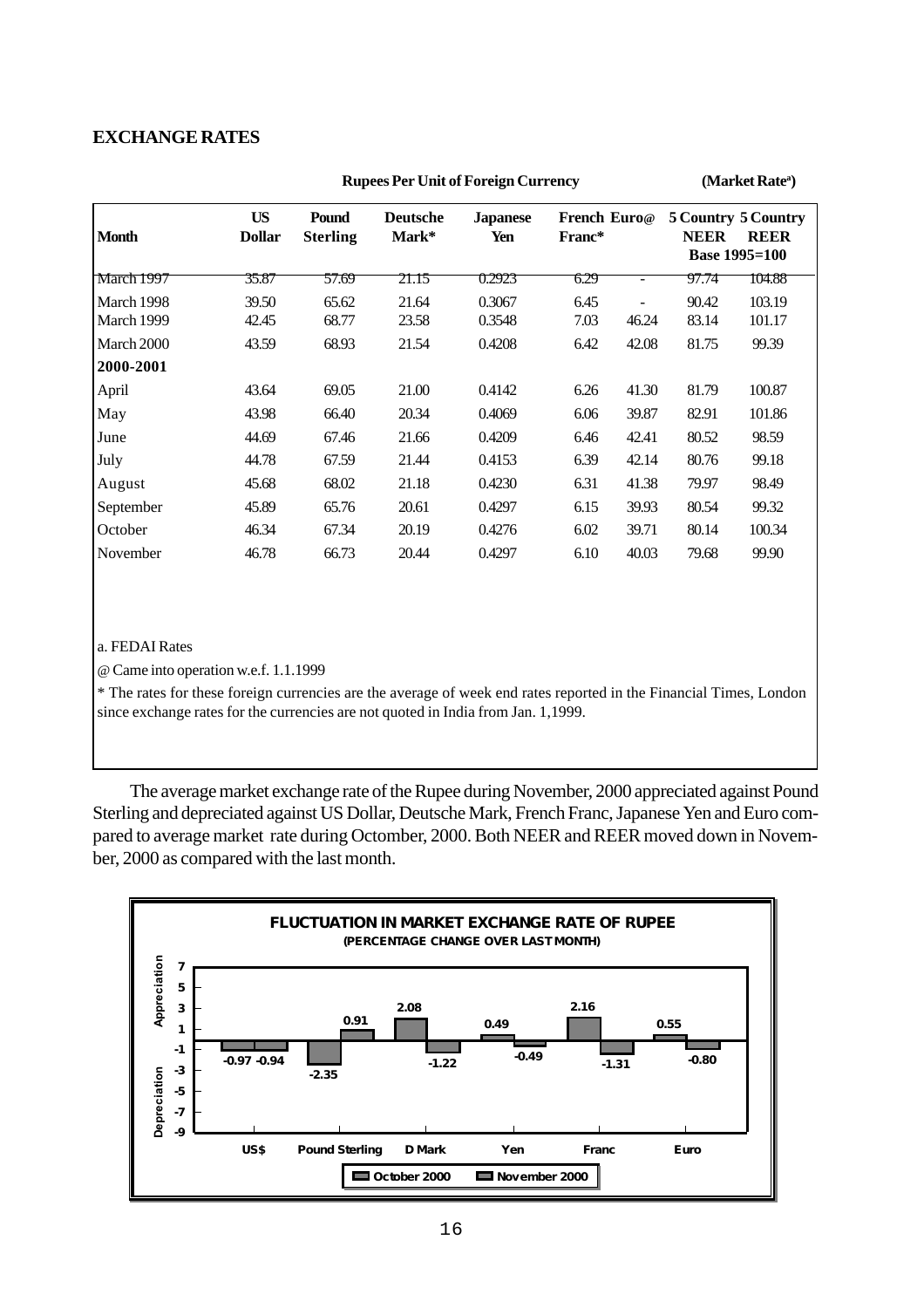## **INFLATION**

#### **WHOLESALE PRICE INDEX**

| <b>WHOLESALE PRICES (Base 1993-94)</b> |               |                    |                        |                                                           |                        |  |  |
|----------------------------------------|---------------|--------------------|------------------------|-----------------------------------------------------------|------------------------|--|--|
|                                        |               |                    | <b>MONTH</b>           | <b>Per cent Variation During</b><br>YEAR (point to point) |                        |  |  |
|                                        |               | (ending 2.12.2000) |                        | (ending 2.12.2000) <sup>(P)</sup>                         |                        |  |  |
| <b>Items/Groups</b>                    | Weight<br>(%) | Last<br>Year       | <b>Current</b><br>Year | Last<br>Year                                              | <b>Current</b><br>Year |  |  |
|                                        |               |                    |                        |                                                           |                        |  |  |
| <b>All Commodities</b>                 | 100.00        | $-0.5$             | $-0.4$                 | 2.5                                                       | 7.5                    |  |  |
| Primary articles                       | 22.03         | $-2.6$             | $-1.6$                 | $-4.4$                                                    | 2.7                    |  |  |
| II Fuel, Power, Light and Lubricants   | 14.23         | 0.0                | $-1.0$                 | 13.4                                                      | 30.3                   |  |  |
| <b>III</b> Manufactured Products       | 63.75         | 0.1                | 0.4                    | 2.8                                                       | 3.2                    |  |  |
|                                        |               |                    |                        |                                                           |                        |  |  |
| $P = Provisional$                      |               |                    |                        |                                                           |                        |  |  |

The annual rate of inflation based on **Wholesale Price Index** (WPI) stood at 7.5 per cent for week ended December 2, 2000 compared to 2.5 per cent a year ago. This rate was contributed by an increase of 2.7 per cent in Primary articles, 30.3 per cent increase in Fuel, Power and Lubricants and 3.2 per cent increase in Manufactured Products as against a decline of 4.4 per cent, an increase of 13.4 per cent and 2.8 per cent respectively, on the corresponding date of last year.

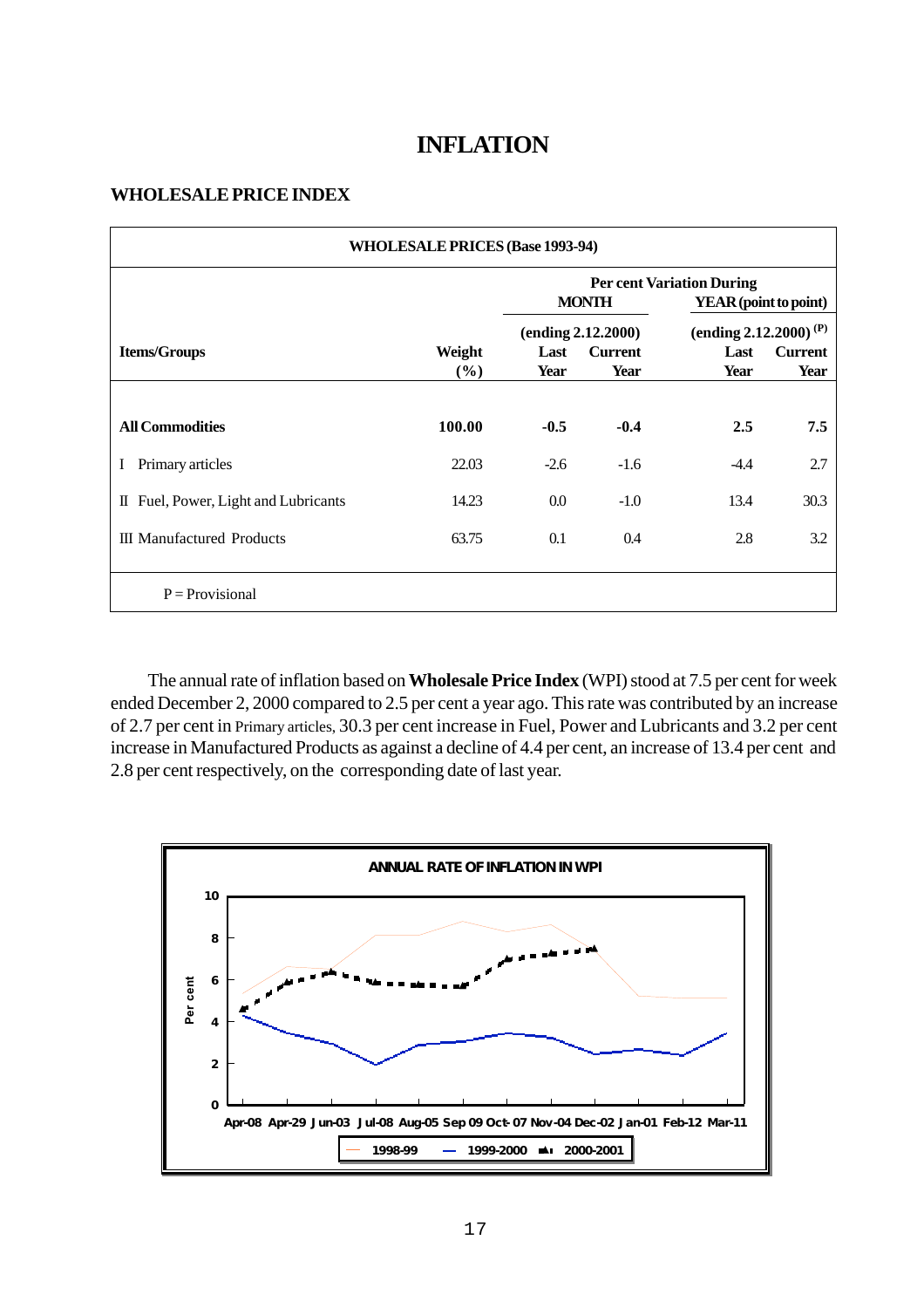#### **CONSUMER PRICE INDEX**

| <b>CONSUMER PRICE INDEX AND INFLATION RATE</b>   |                                    |                                    |  |  |  |
|--------------------------------------------------|------------------------------------|------------------------------------|--|--|--|
|                                                  | 1999-2000<br>(Up to October, 1999) | 2000-2001<br>(Up to October, 2000) |  |  |  |
| Per cent                                         |                                    |                                    |  |  |  |
| Annual Inflation                                 | 0.9                                | 2.8                                |  |  |  |
| Financial Year Inflation (%)                     | 5.6                                | 3.5                                |  |  |  |
| Last Month (% change)                            | 1.9                                | 1.1                                |  |  |  |
| Level of Index<br>Average of Index for 12 months | 437                                | 449                                |  |  |  |
| ending October                                   | 423.83                             | 438.75                             |  |  |  |

The All India **Consumer Price Index for Industrial Workers** (CPI-IW) for October**,** 2000 which stood at 449 increased by 1.1 per cent over the previous month's level and increased by 2.8 per cent over October, 1999.